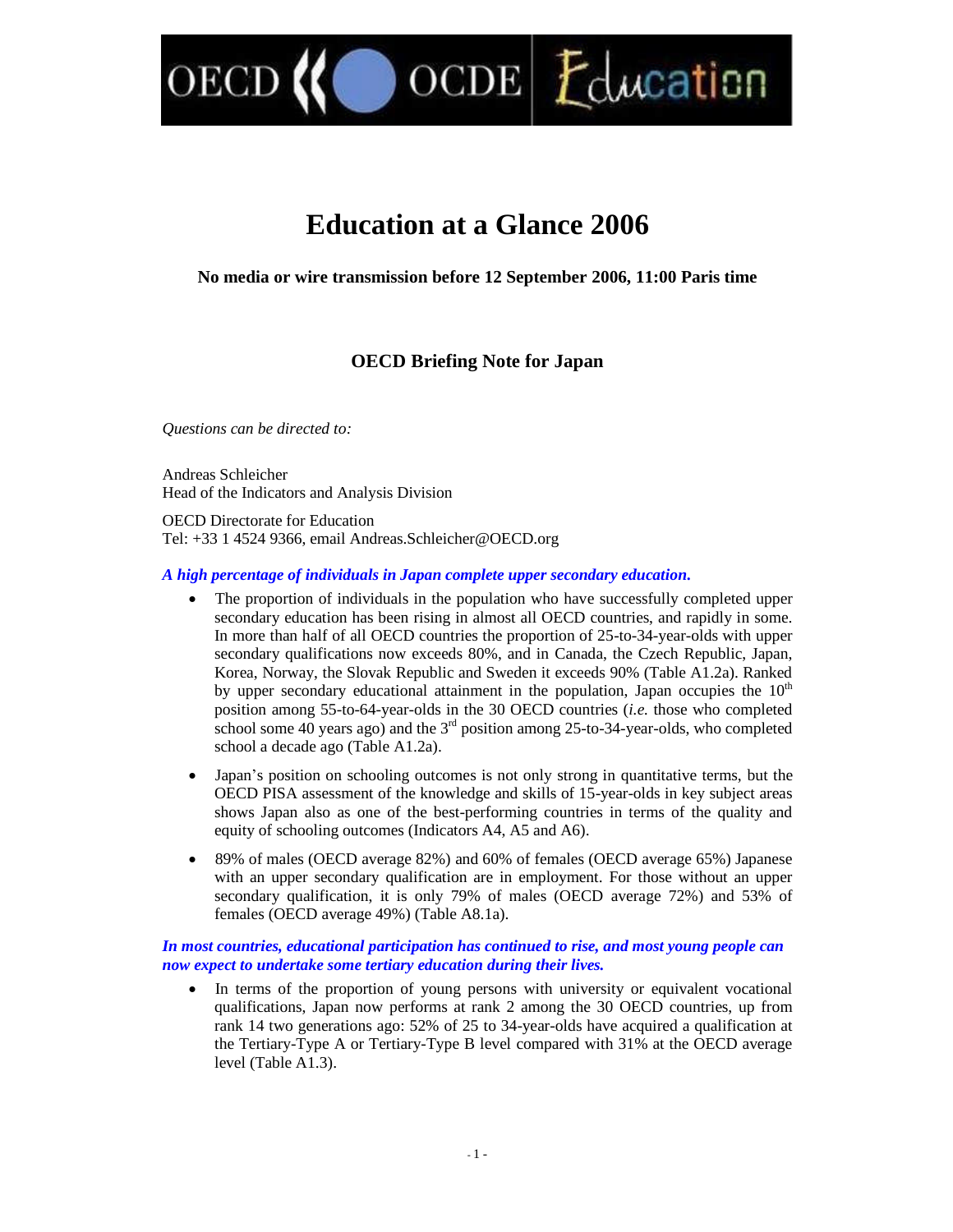

*Education at a Glance 2006* No wire transmission or other media use until 12 September 2006, 11:00 Paris time

 When looking at university qualifications alone Japan performs, with 26% of 24 to 35 year-olds having a Tertiary-Type A qualification, at rank 10. Projections suggest that past educational output in Japan will, in the medium term, contribute to a further expansion of the already very high "market share" of 35-to-64-year-old graduates from Japan in the OECD area from 11.6% in 2004 to 12.1% in 2014 (Table A1.4).

# *…is likely to decline in relation to other OECD countries.*

- However, with 36% of the typical age cohort completing a full length first higher education course ("Type A" in the international classification), the current output of universities in Japan is just slightly above the OECD average (35%), which corresponds to rank 13 among the 30 OECD countries.
- Current enrolment rates suggest that more countries are likely to catch up and surpass graduation rates in Japan. The increase in tertiary enrolment in Japan between 1995 and 2003, which will influence future graduation rates, was, at 23%, considerably below the OECD average increase of 38% (Table B1.5) and well below increases in Australia, the Czech Republic, Greece, Hungary, Ireland, Korea, Mexico, Poland, Portugal, the Slovak Republic and Sweden, that ranged from 33% to 169% during the same period.

# 53% of *today's young people in OECD countries and 43% of today's young Japanese* will *enter a university level or equivalent programme during their lifetime.*

An examination of today's entry rates in universities underlines this trend. On average across OECD countries, 40% of an age cohort entered tertiary-type A programmes in 1998 and this proportion rose to 53% in 2004. Over the same period entry rates in Japan rose only by 7 %, from 36% to 43% (Table C3.1, *Education at a Glance 2000;* Table C2.1, *Education at a Glance 2006*).

# *Japanese higher education students are more much more likely to complete their university programme.*

 In comparing these figures, it needs to be taken into account that a much higher proportion (91%) of those who enter university in Japan completes their degree successfully than is the case at the OECD average level (70%). In fact, the Japanese "survival rate" is by far the highest of all OECD countries (Table A3.2), providing evidence for the internal efficiency of the Japanese university system.

#### *Higher education pays off in most countries and...*

• The labour-market and financial incentives for attaining tertiary qualifications continue to remain high for both men and women, despite the rapid growth in qualifications. This can be seen when contrasting the advantages of tertiary education for individuals in terms of higher average earnings, lower risks of unemployment and the public subsidies they receive during their studies, with the costs that individuals incur when studying, such as tuition fees, lost earnings during studies and higher tax rates later in life. In all countries with comparable data, the private rate of return for those who acquire tertiary degrees immediately following school is higher than real interest rates, and often significantly so. In all eleven countries for which data are available  $-$  with the exceptions of Denmark, New Zealand and Sweden  $-$  the private rate of return for both males and females is at least 9.8% (Table A9.6).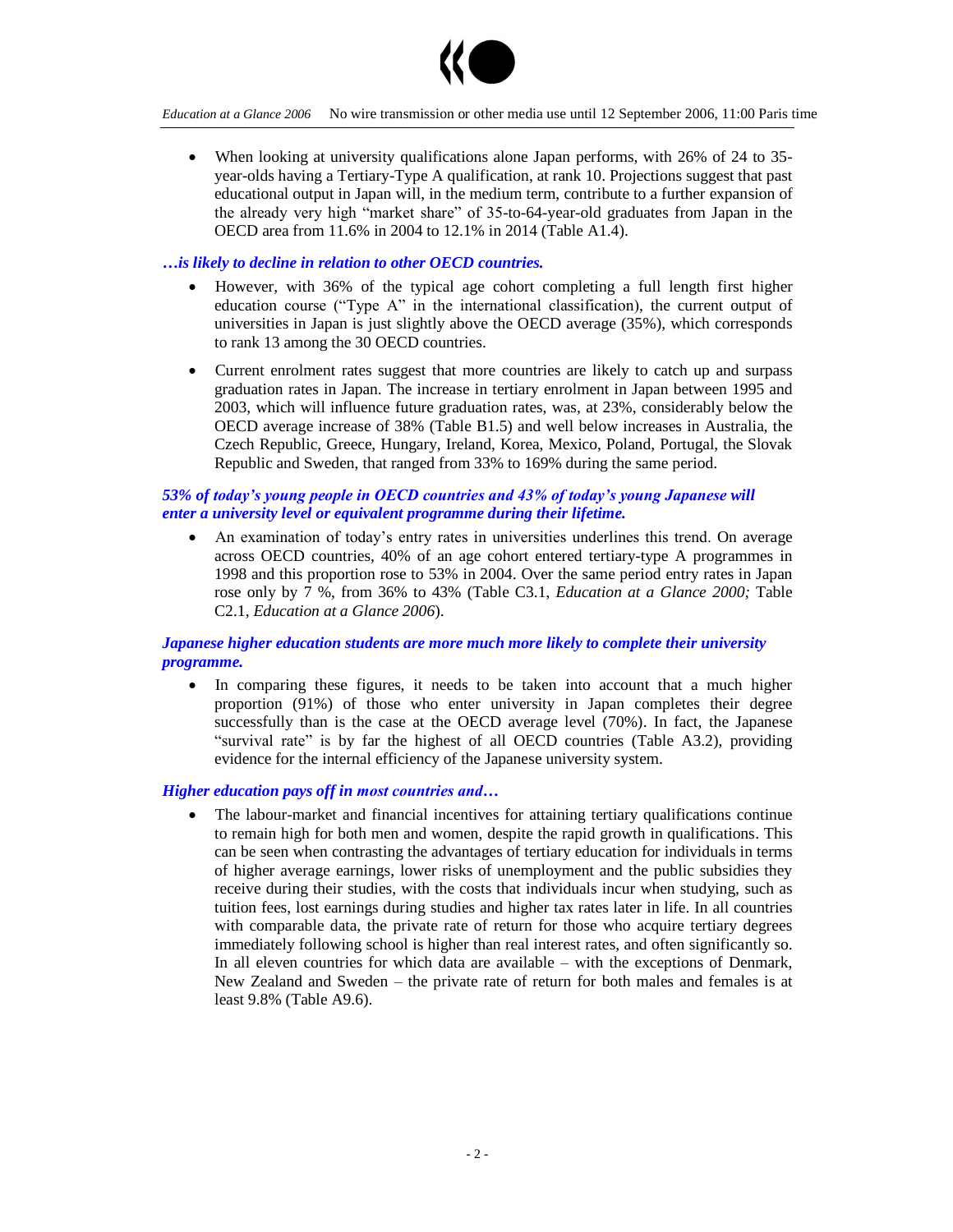

*Education at a Glance 2006* No wire transmission or other media use until 12 September 2006, 11:00 Paris time

*…rising levels of tertiary attainment seem not to haveledtoan"inflation"ofthelabourmarket value of qualifications.*

 Rising tertiary education levels among citizens seem generally not to have led to an "inflation" of the labour-market value of qualifications. Among the countries in which the tertiary attainment grew by 5% or more between 35-to-44-year-olds and 25-to-34 year-olds, Spain is the only country in which the rapid expansion in tertiary attainment was associated with a significant decline in the wage premium that tertiary attainment attracts during the period 1997 to 2004 (Tables A1.3 and A9.2a).

# *The internationalisation of tertiary education is proceeding rapidly and Japan remains one of the more prominent destinations.*

- Japan has become one of the more attractive destination for international students with now 4% of foreign students worldwide enrolled in Japan. This is the  $7<sup>th</sup>$  rank among OECD countries, after the United States (22%), the United Kingdom (11%), Germany (10%), France (9%), Australia (6%) and Canada (5%), but Japan stands ahead of the remaining OECD countries (Chart C3.2 and Web-based Table C3.8). The rate of internationalisation has increased by 77% since 2000 compared to 61% at the OECD average, which indicates that Japan is slowly catching up
- However, when comparing the number of international students to total enrolment in tertiary education, there are only 2.7% of international students in total enrolments at tertiary level. This is significantly less than the OECD average of 6.5% (Table C3.1).
- The average level of fees charged to students in Japan is around 4,000 USD per year in PPP terms, much lower than in the United States (USD 12,000), in Australia (USD 11,000) and in Canada (USD 8,000) (Box C3.3 and Table B5.1).

# *The large majority of the Japanese intake of foreign students comes from other Asian countries and international students are mostly attracted by social sciences, business and law as well as humanities and arts programmes.*

- 94.3% of foreign students enrolled in tertiary education in Japan come from Asia, including 64.6% from China and 19.7% from Korea. Outside of Asia, the main geographic regions of origin are Europe (2.2%) and North America (1.3%) (Table C3.2).
- It is noteworthy that international students in Japan enrol in significant numbers in social sciences, business and law (33% of the total) as well as humanities and arts programmes (26% of the total) (Table C3.5).

# *Japan is devoting a roughly constant but fairly low share of GDP to education...*

 OECD countries are expanding the scope of their education systems, but at the same time trying to contain costs in the context of hard-pressed public budgets. Conflicting pressures have produced varying trends across OECD countries. Spending on educational institutions in Japan increased slightly from 4.7% of GDP in 1995 and 2000 to 4.8% in 2003, a value that remains well below the OECD average of 5.9%. Tendencies in this area vary across OECD countries between increased, constant and decreased spending (Chart B2.1 based on Table B2.1a).

#### *…while the educational share in the public budget decreased slightly.*

 A somewhat different picture emerges when examining the share of public expenditure that is devoted to education. Between 1995 and 2003, the share of all public spending that is devoted to educational institutions, or paid in the form of subsidies to households,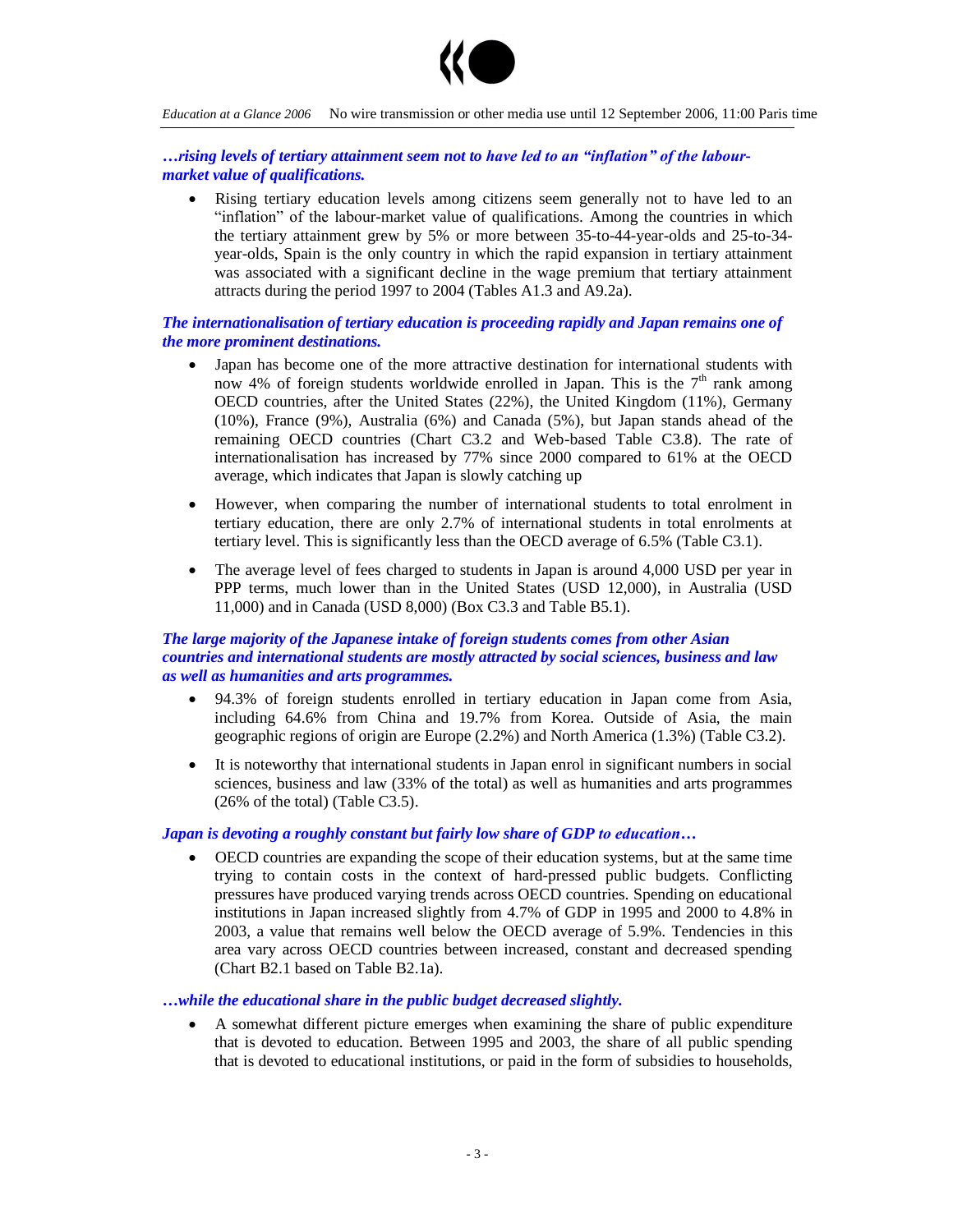

decreased in Japan from 11.1 to 10.7% (the OECD average increased by 1.3 percentage points) (Table B4.1).

#### *A growing part of the resources is invested in tertiary education.*

 A growing part of the resources is invested in tertiary education, where expenditure increased between 1995 and 2003 by 39%, while spending on school education increased by only 6%. Both changes in expenditure remain below the OECD average increases at 46% and 33% respectively (Table B1.5).

#### *An above-average share of spending on education comes from private sources and…*

 The relative proportions of public and private funding for educational institutions range from 98.4% public in Norway to 60% public and 40% private in Korea. Japan's funding was 74.1% public and 25.9% private in 2003 (Table B3.1), putting it in the  $4<sup>th</sup>$  place ranked by the highest private proportion after Australia, Korea and the United States. Note that private spending originates both in households and other private entities and can go to private as well as public institutions.

#### *…the private share is especially high for tertiary education.*

 Looking at the different levels of education separately gives a more precise picture. Spending on educational institutions providing pre-primary education is 49.4% private in Japan, significantly above the OECD average of 18.5% (Table B3.2a). Spending on educational institutions providing primary and secondary education is 8.7% private in Japan, also above the OECD average of 7.4% (Table B3.2a). The difference is even more pronounced when considering spending on tertiary education, with a public share of 39.7% (OECD average 76.4%) and a private share of 60.3% (OECD average 23.6%) (Table B3.2b).

#### *Private spending continues to rise…*

 At educational institutions providing primary and secondary education, private spending in Japan rose from 8.3% to 8.7% between 1995 and 2003 (Table B3.2a) and private spending at the tertiary level of education saw an increase from 58% to 60.3% (Table B3.2b).

#### *…evenifincreased private spending has not seen a contraction of public funds.*

 As in all OECD countries, rising private expenditure on educational institutions has not implied a contraction of public expenditure. However, public spending on education in Japan rose by only 9% (compared with a 17% increase in private spending) between 1995 and 2003 (Table B2.2).

#### *At primary, secondary and tertiary levels, spending per student is above theOECDaverage…*

 To assess their potential impact on the quality of educational services, the resources invested in education need to be seen in relation to the number of students enrolled. On that measure, spending per student across all levels of education (excluding pre-primary education) in Japan is, at USD 7,789 (equivalent), above the OECD average of USD 6,827. Spending per student at primary (USD 6,350) and secondary (USD 7,283) levels is above the corresponding OECD averages (USD 5,450 and USD 6,962 respectively). At USD 11,556, spending at the tertiary level also exceeds the OECD average of USD 11,254 (Table B1.1a).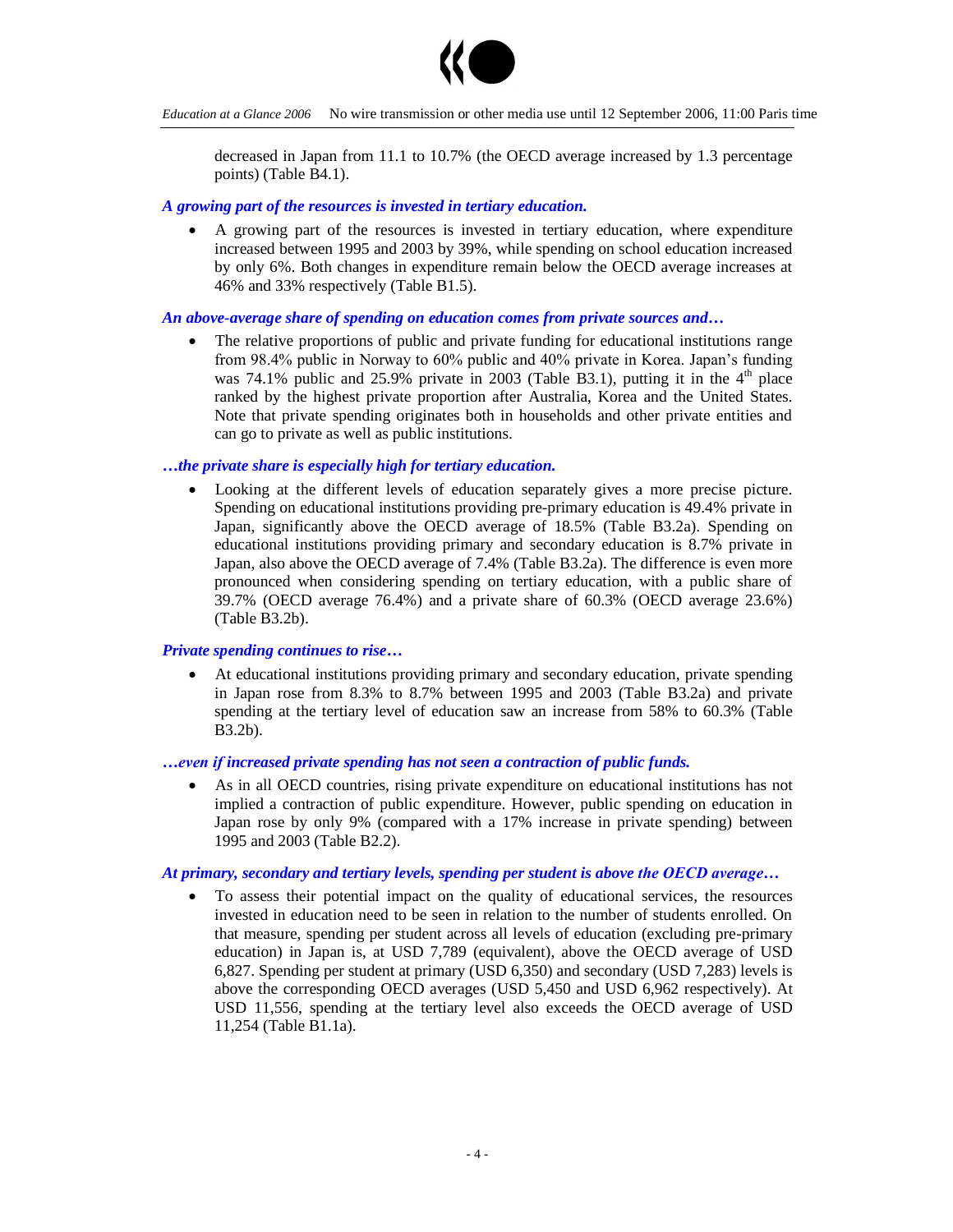

*Education at a Glance 2006* No wire transmission or other media use until 12 September 2006, 11:00 Paris time

#### *…while spending on the pre-primary level remains below the OECD average.*

 Japan spends only USD 3,766 per child at the pre-primary level, a low investment compared to the OECD average spending per child of USD 4,508 (Table B1.1). Yet the rate of participation of 4-year-olds and under as a percentage of the 3-to-4-year-old population, at 81.4%, is significantly higher than OECD average of 66.3% (Table C1.2). This leads to a high average ratio of 17.7 students to teaching staff, taking  $6<sup>th</sup>$  place behind France, Korea, Mexico, Switzerland and Turkey out of the 24 OECD countries with available data (Table D2.2).

# *For primary and secondary education, where in some countries including Japan demography has caused a fall in enrolments, spending per student rose in all countries, and often much faster than in Japan.*

 Different supply and demand factors have influenced variation in spending per student across countries. In Japan, spending on primary and secondary education increased by only 6% while enrolments fell by 16%, one of the highest decreases among the OECD countries. These factors taken together result in a spending increase per student of 27% between 1995 and 2003, which is however still significantly less than the OECD average increase of 33% in per-student spending (Table B1.5).

# *Despite above average spending per student, class sizes in primary and lower secondary schools remain very large in Japan …*

- Despite above average spending per primary-level student, Japan has, with 28.6 students per class, one of the largest average class sizes at the primary level of education, second only to Korea, and in all but nine countries there are between 16 and 21 students per primary-level class (the OECD average is 21.4) (Table D2.1).
- Similarly, in lower secondary education there are on average 33.8 students per class in Japan, far above the OECD average of 24.1. Of the 21 countries for which comparable data are available, only Korea has en even higher average class size at the lower secondary level (Table D2.1).

#### *…whichis,inpart,accountedforby comparatively high teacher salaries.*

 One explanatory factor for this are comparatively high teacher salaries. At USD 45,753 for a primary school teacher with minimum training and 15 years of experience, Japan comes 5<sup>th</sup> among OECD countries behind Germany, Korea, Luxembourg and Switzerland. A teacher working in lower secondary education who has minimum training and 15 years of experience earns on average USD 45,753, putting Japan in  $5<sup>th</sup>$  place behind Germany, Korea, Luxembourg and Switzerland (Table D3.1).

#### *The annual instruction time is slightly below the OECD average …*

 The annual compulsory instruction time for a 7-to-8-year-old varies between 981 hours in Australia and 530 in Finland, with the OECD average level being 758 hours. The corresponding Japanese time is, at 712 hours, below the average. This situation is similar at the secondary level of education (Table D1.1).

# *…the teaching load for teachers is comparatively lowwhileteacher'stotalworking time is high.*

• The net teaching time for Japanese primary school teachers is, at 648 hours per year, far below the OECD average of 805 hours and only primary school teachers in Denmark and Turkey spend less hours a year teaching. However, the total statutory working time of Japanese primary school teachers is, at 1960, the highest of all 18 countries with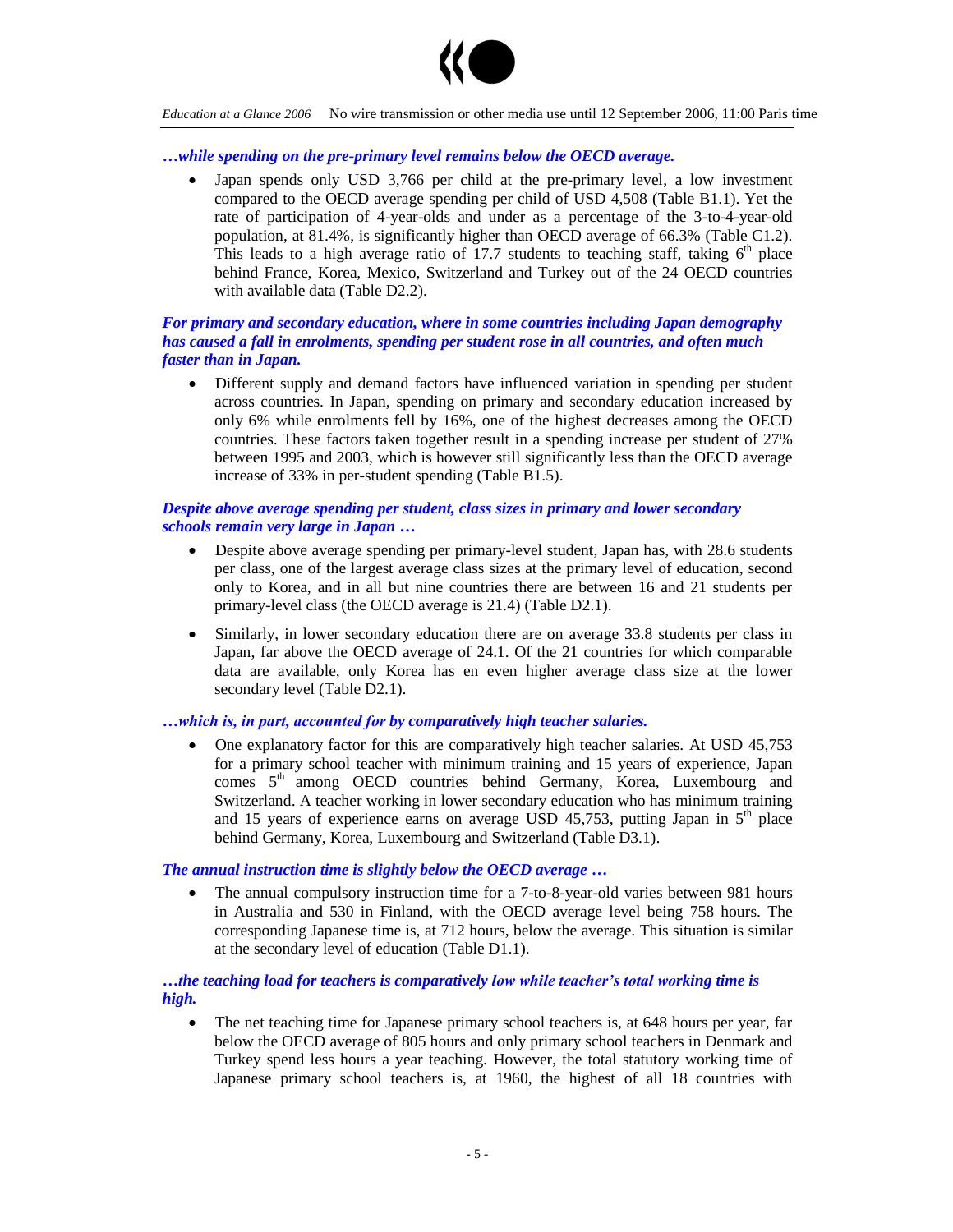

comparable data and significantly above the OECD average of 1698 hours (Table D4.1). Japanese primary school teachers spent the comparatively lowest part of their working time actually teaching (Chart D4.3). This situation is similar at the secondary level of education (Table D4.1).

*In tertiary education, an above-average increase in spending per student is partly due to a low increase in student enrolment.*

- At the tertiary level, a below-average increase in spending in Japan (39%) can possibly be explained by an even lower increase in student enrolment (23%), such that spending per student increased by 14% between 1995 and 2003. A good result compared to the average OECD increase of spending per tertiary student by 6% over the same period (Table B1.5).
- In the same context, in Japan the student to teacher ratio at tertiary level of 11 is also better than the OECD average of 15.5 (Table D2.2).

## *Across OECD countries, significant progress has been achieved in reducing the gender gap in educational qualifications.*

 The balance of educational attainment between males and females in the adult population remains unequal in most OECD countries. However, significant progress has been achieved in recent decades in reducing the gender gap in formal educational qualifications. For the generation aged 45 to 54 years, the difference expressed in average duration of formal study favours females in only eight countries and for the generation around 60 years of age this difference favours females in only three countries. In contrast, the situation of the generation aged 25 to 34 years testifies to a complete inversion. For those around 30 years old, the average number of years of study completed is higher among females in 20 out of the 30 OECD countries, while in the remaining countries the differences between the genders are generally small (Table A1.5).

# *In most OECD countries the gender balance of university graduates has evened out…*

An examination of today's graduate patterns shows that, overall, secondary education graduation rates no longer show significant differences between males and females in half of the OECD countries with available data. In fact, graduation rates for females exceed or equal those for males in all 22 OECD countries for which total upper secondary graduation rates can be compared between the genders (Table A2.1).

**…while the rate of female university graduates in Japan remains significantly below the** *OECD average.*

 In Japan, the percentage of females obtaining tertiary-type A education are below the OECD average for all fields of study. Only 31% of graduates in life sciences, physical sciences and agriculture are females in Japan, whereas the OECD average level is 51%. For all fields of education combined, the OECD average percentage of female graduates of tertiary-type A programmes is 54%, while in Japan the same level is only 40%, the lowest of all 27 countries with comparable data (Web based Table A3.4). **Check figures**

*Large gender differences in educational attainment remain between the fields of university studies across OECD countries.*

 However, significant variation still exists across fields of education at the tertiary level. While in the humanities, arts, education, health and welfare, more than two-thirds of university-level graduates are females, on average in OECD countries, less than one-third